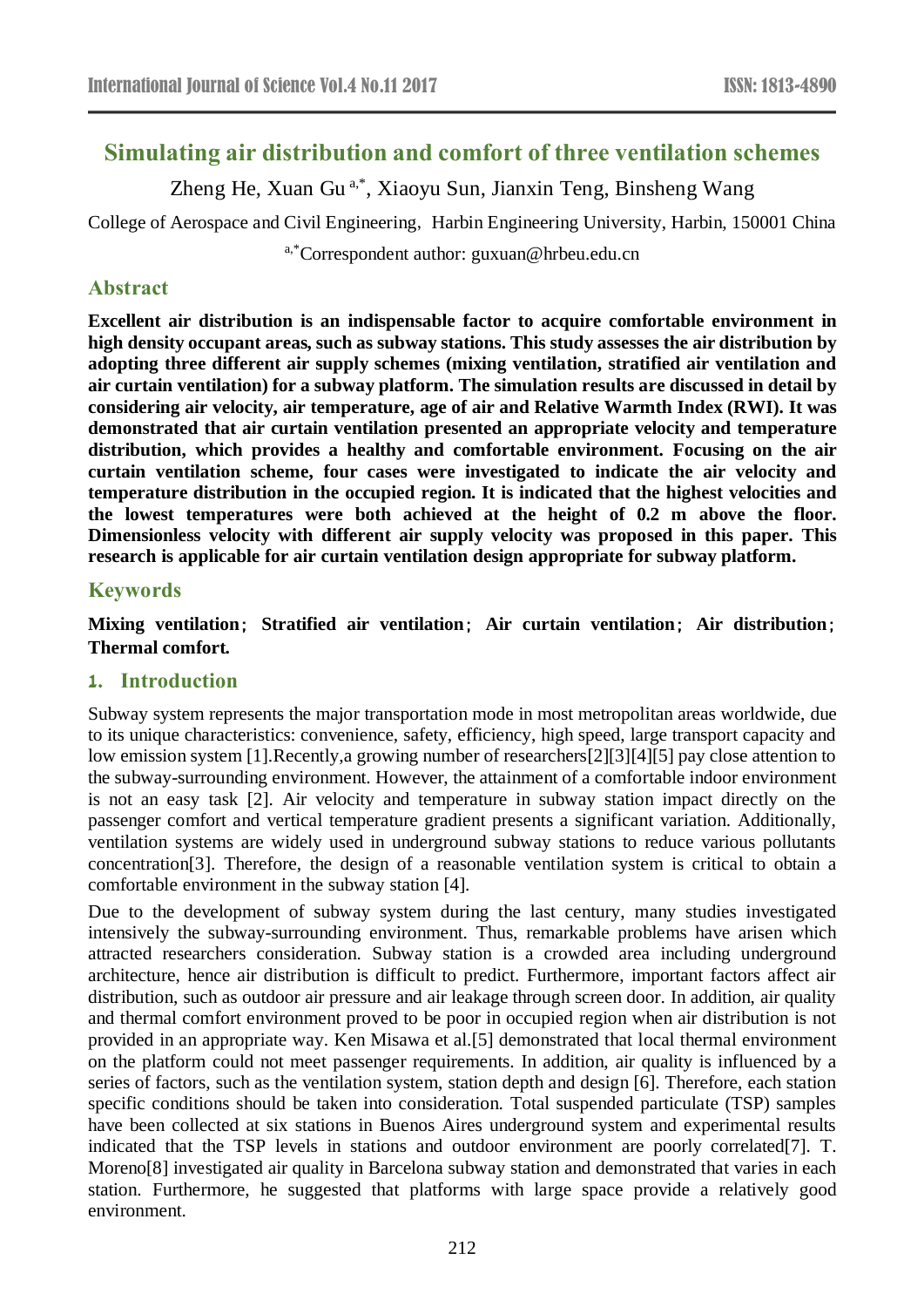Three types of ventilation are widely used in subway platform: a) mixing, b) stratified air and c) air curtain. Different ventilation systems have their own advantages and disadvantages during application. To investigate air distribution under different ventilation systems on the platform, CFD simulations were performed to assess air distribution and thermal environment through a simplified platform model. Velocity, temperature, age of air and RWI in mixing ventilation, stratified air ventilation and air curtain ventilation were examined, compared and optimized to obtain an improved environment for passengers.

# **2. Physical And Numerical Modeling**

In order to acquire a healthy and comfortable environment on the platform, three types of air-conditioning supply schemes were compared on the platform: a) mixing ventilation (scheme 1), b) stratified air ventilation (scheme 2) and c) air curtain ventilation (scheme 3). These three kinds of air supply diagrammatic sketches are illustrated in [Figs.](http://www.sciencedirect.com/science/article/pii/S036013231730389X#fig1) 1–3. Supply air temperature was set at 18 °C and the air-conditioning control temperature on platform was settled at 29 °C in summer. These three schemes approximately include an identical supply of airflow rate. Air velocity of three schemes were 1.39 m/s (scheme 1), 3 m/s (scheme 2) and 2.68 m/s (scheme 3), respectively. Under [Fig.](http://www.sciencedirect.com/science/article/pii/S036013231730389X#fig1) 1 (scheme 1), six groups of diffusers were installed at the ceiling to provide fresh air. The size of each diffuser was 0.4 m  $\times$  0.4 m and the distance between the two diffusers was about 3.5 m in each group. All six groups were positioned in a line parallel to the screen door. In [Fig.](http://www.sciencedirect.com/science/article/pii/S036013231730389X#fig2) 2 (scheme 2), 9 stratified air-conditioners with the height of 2.6 m were arranged near the pillars, with 8 spherical nozzles fixed on each of them. The cooling air was provided through the spherical nozzles to the occupied region. As [Fig.](http://www.sciencedirect.com/science/article/pii/S036013231730389X#fig3) 3 illustrates, 9 annular slots surrounded the pillars at the top of platform and the internal and external diameter equaled 0.85 m and 0.95 m, respectively.



Fig. 3. Supply routine of scheme 3.

The air on the platform was assumed incompressible and the effects of density variation, which caused the buoyancy force, were taken into consideration by adopting Boussinesq approximation. Hence buoyancy was considered during the calculating procedure and the density was adopted as a variable only in the volume-force term in the momentum equation. During simulation, the velocity of airflow was low enough to neglect dispersion heat caused by viscosity force. It is assumed that high Reynolds number was acquired and the viscosity in all direction has the same properties.

The geometry used in the computations was identical to that used in the side platform. An automatic, unstructured hybrid element mesh generator was employed, which permitted an accurate representation of the boundaries. Grid refinement occurred around the inlet regions to provide an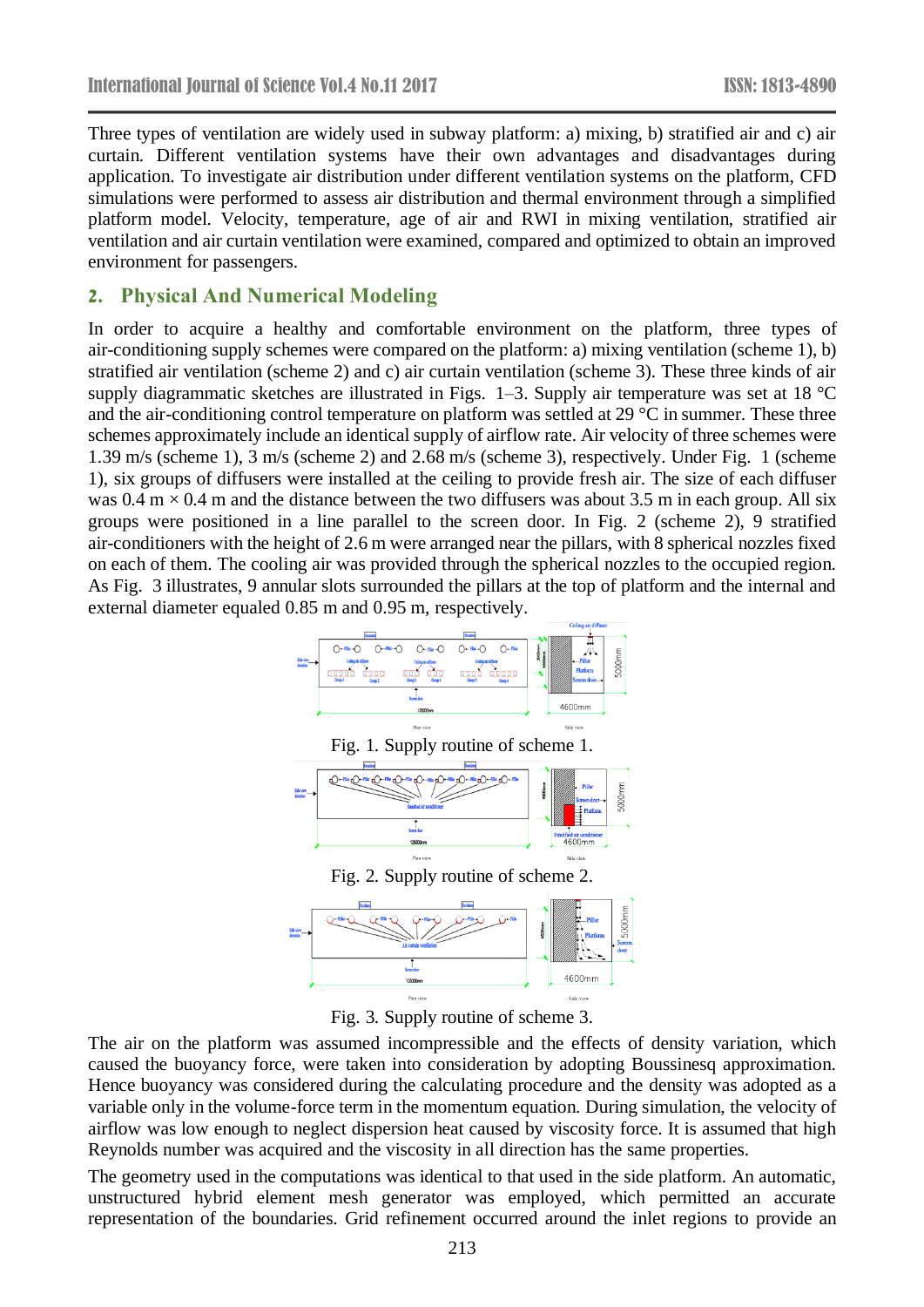accurate result since this region plays a significant role during the simulation procedure. There are three basic numerical grids with different quantities for each type of air supply scheme respectively. Mesh independency was examined for these kinds of grids, which aimed in finding an appropriate grid considering both accuracy and simulation time. The results of mesh-independency examination are presented in [Fig.](http://www.sciencedirect.com/science/article/pii/S036013231730389X#fig4) 4.



Fig. 4. Validation of mesh independence.

The numerical model, which based on the actual platform, was validated compared to results in the literature [\[4\].](http://www.sciencedirect.com/science/article/pii/S036013231730389X#bib4) [Fig.](http://www.sciencedirect.com/science/article/pii/S036013231730389X#fig5) 5 illustrates the temperature profile comparison between predicted result and measured data, while a fair agreement is observed. For each of the ten points, the average temperature error between predicted and measured data was less than 1 °C. The values of predicted temperature were slightly higher compared to the measured data. By considering the accuracy of the measurements, values acquired by simulation prove the efficient and accurate performance of CFD model.



Fig. 5. Temperature profiles comparison between predicted result and measured data in the literature [\[4\].](http://www.sciencedirect.com/science/article/pii/S036013231730389X#bib4)

### **3. Results And Discussion**

[Fig.](http://www.sciencedirect.com/science/article/pii/S036013231730389X#fig6) 6 illustrates the dimensionless velocity decay for scheme 1. Air velocity decreases by increasing of the dimensionless distance due to entrainment between fresh and indoor air. A previous study [\[9\]](http://www.sciencedirect.com/science/article/pii/S036013231730389X#bib25) demonstrates an analytical solution of vertical non-isothermal jet and simulation data match efficiently with Chen's analytical solution. In the range of 3.75–8.75, the decay of velocity in the simulation was slightly slower than the analytical solution given by Ref[.\[9\]](http://www.sciencedirect.com/science/article/pii/S036013231730389X#bib25) since airflow in one group impact on each other to form a large jet which causes less dissipation to maintain the velocity in the core. However, when dimensionless distance was at the range of 8.75–11.25, the velocity value presented a rapid decline due to the influence of ground, which constitutes a benefit for the passenger comfort.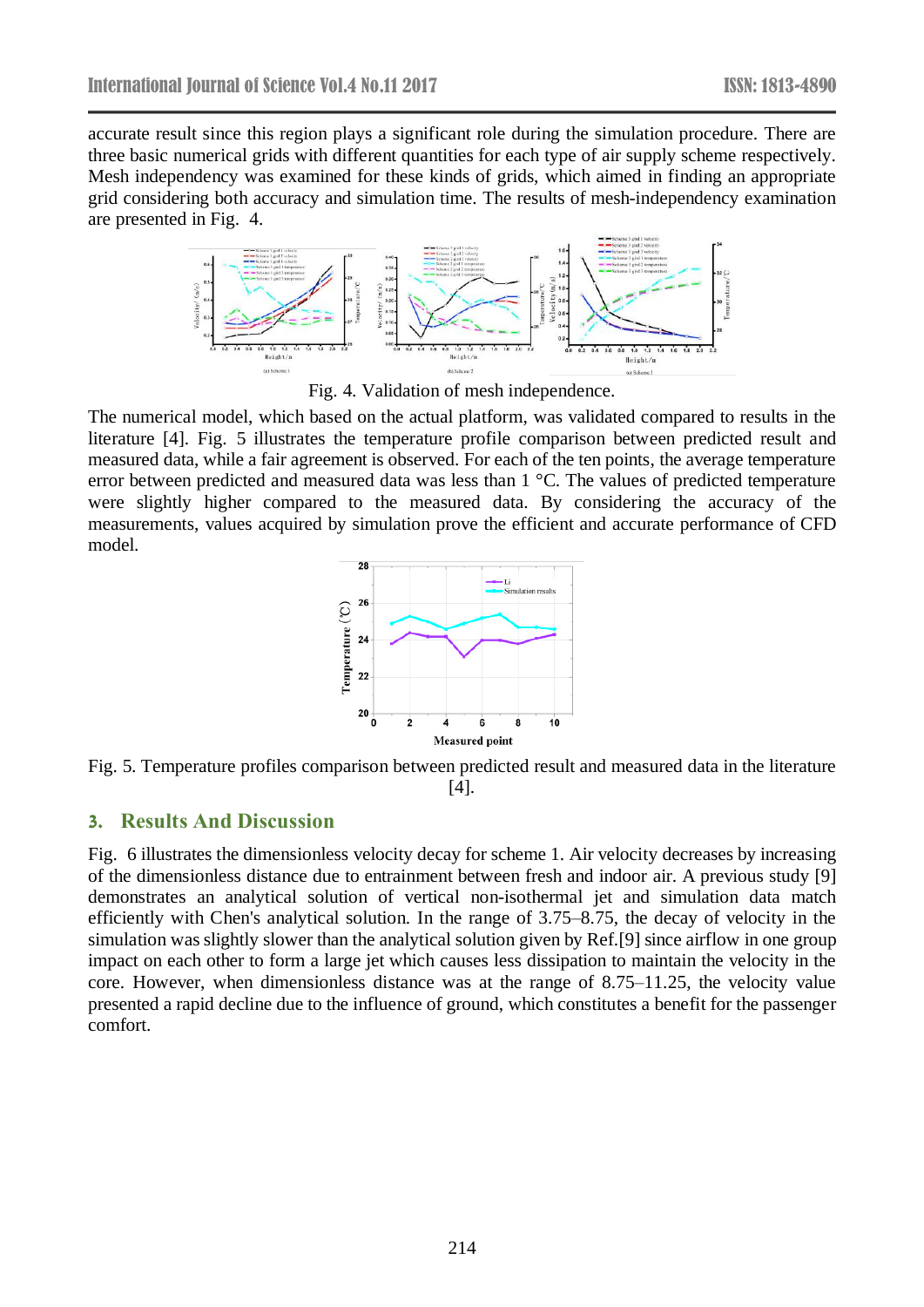

Fig. 6. Dimensionless velocity in scheme 1. Note: vm and v0 represent the local maximum velocity and supply air velocity respectively. S, a, R0, g and TH are the distance of jet, turbulence coefficient, radius, temperature difference between supply and room air, gravity and room air absolute temperature.

The dimensionless velocity decay for scheme 2 is illustrated in [Fig.](http://www.sciencedirect.com/science/article/pii/S036013231730389X#fig7) 7. Horizontal axis represents the dimensionless horizontal distance from the stratified air supply nozzle while vertical axis serves as dimensionless air velocity. The simulation results close to the nozzle were lower than the equation given by Ref. [\[10\].](http://www.sciencedirect.com/science/article/pii/S036013231730389X#bib26) Nevertheless, the decay of velocity in predicted results was slower than analytical solution since the airflow from 8 nozzle converge together to prevent deceleration. This indicates that velocity retention was relatively satisfactory. When the dimensionless distance from nozzle equaled 10, the same velocity was obtained between simulation and analytical solution.



Fig. 7. Dimensionless velocity in scheme 2. Note: vm and v0 represent the local maximum velocity and supply air velocity respectively. Ar is Archimedes number. R0 and x represent the radius and the distance of jet in horizontal direction.

For scheme 3, [Fig.](http://www.sciencedirect.com/science/article/pii/S036013231730389X#fig8) 8 illustrates the dimensionless velocity decay in wall jet region. The simulation result was compared with past studies as it concerns air curtain ventilation [\[11\]\[](http://www.sciencedirect.com/science/article/pii/S036013231730389X#bib27)12]. Although most of the simulated data were located between two equations, dimensionless velocity in this study declines more rapidly compared to that in the analytical solution at the range of 18–20, since airflow is close to the ground surface. Rapid decay of air velocity corresponds to relatively low air velocity in the occupied zone, which could provide a comfort region for passengers. In addition, when dimensionless distance was at a range of 13–18, the decay trend of velocity in predicted result was similar with the formula given in Refs[.\[13\]\[](http://www.sciencedirect.com/science/article/pii/S036013231730389X#bib31)14]. Therefore, the simulation result presented a satisfying agreement to the previous research.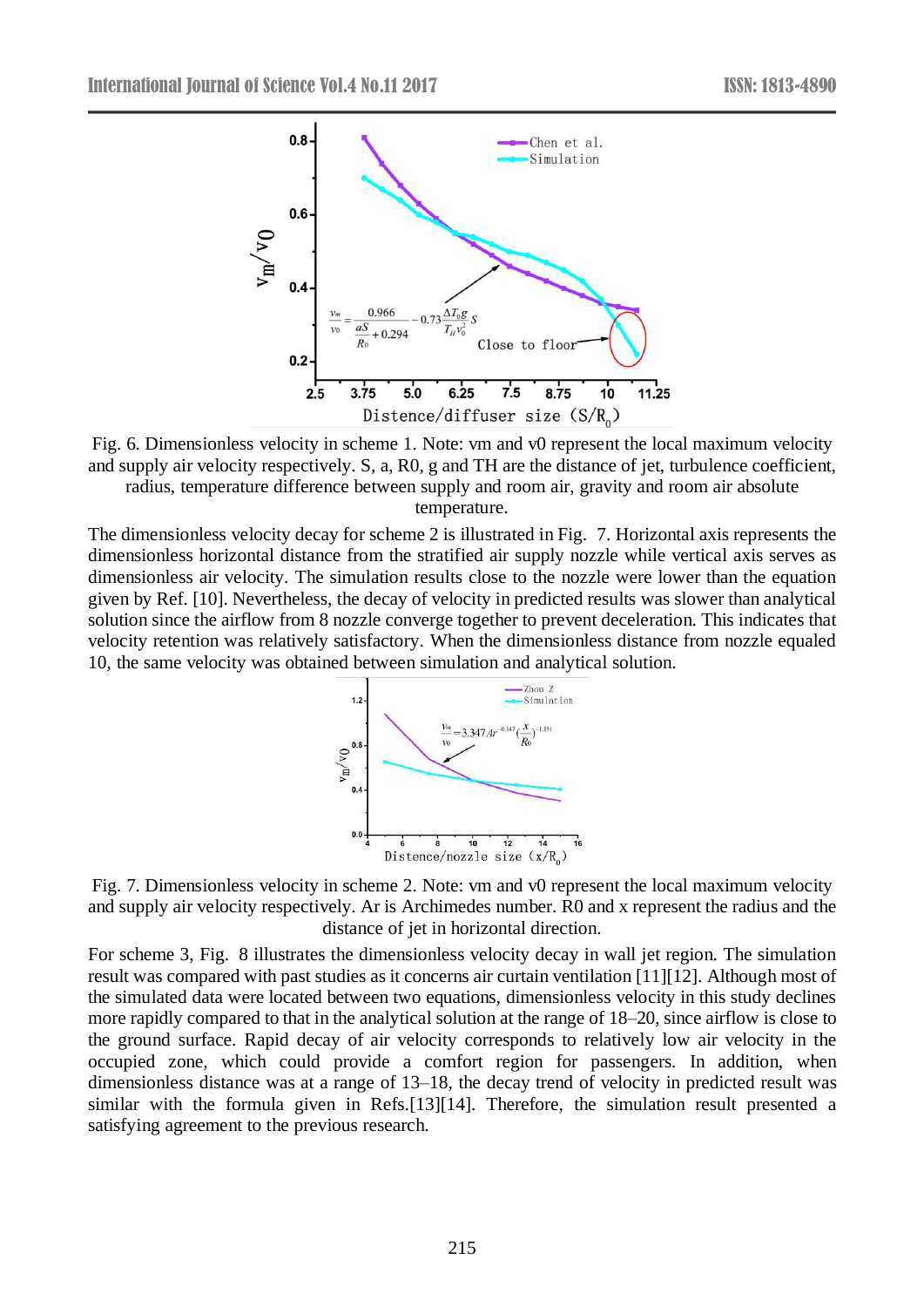

Fig. 8. Dimensionless velocity in scheme 3. Note: vm, v0, y and b represent the local maximum velocity, supply air velocity, distance of jet in vertical direction and the width of slot respectively.

Air velocity distribution at the height of 1.5 m was analyzed by including three schemes [\(Fig.](http://www.sciencedirect.com/science/article/pii/S036013231730389X#fig9) 9). According to [Fig.](http://www.sciencedirect.com/science/article/pii/S036013231730389X#fig9) 9(a) (scheme 1), velocity values in the occupied region were less than 0.3 m/s excluding the region around air supply axis. This indicates that velocity in most of the occupied zone was acceptable for passengers [\[11\]](http://www.sciencedirect.com/science/article/pii/S036013231730389X#bib27) and uniformity of velocity on the platform was efficient for scheme 1. By observing scheme 2 [\(Fig.](http://www.sciencedirect.com/science/article/pii/S036013231730389X#fig9) 9(b)), it is demonstrated that although velocity was low enough in the majority of the region, the highest velocity exceeds 1 m/s and was located near the stratified air supply equipment. The explanation for this could be the fact that fresh air was directly supplied to the occupied region at a high velocity since each air supply device corresponds to a large area of the platform. Furthermore, velocity was higher than 0.5 m/s around the screen door due to low deceleration of supply air. [Fig.](http://www.sciencedirect.com/science/article/pii/S036013231730389X#fig9) 9(c) represents the calculation result for scheme 3. The highest velocity was obtained close to the pillar area, since fresh air moved downwards to the ground area along them to maintain momentum and reduce air mixing. In wall jet region, velocity could achieve a value greater than 0.8 m/s, which contributes to decreased comfort of occupants. However, these does not represent the regions including high density of occupants, hence a few passengers would feel uncomfortable. At the center of two pillars, velocity was slightly higher than that in adjacent zone, which can be attributed to encounter of two streams supplied from two contiguous pillars. In addition, velocity in most of the regions was less than 0.3 m/s and uniform velocity distribution in the occupied



Fig. 9. Velocity distribution at height of 1.5 m in three schemes. (a) Velocity distribution in scheme 1 (b) Velocity distribution in scheme 2 (c) Velocity distribution in scheme 3.

According to the numerical calculation, air temperature distribution of 1.5 m height in three cases is illustrated in [Fig.](http://www.sciencedirect.com/science/article/pii/S036013231730389X#fig10) 10. Two regions including a temperature higher than 32 °C are presented in scheme 1 [\(Fig.](http://www.sciencedirect.com/science/article/pii/S036013231730389X#fig10) 10(a)) which can be ascribed to less low temperature air supply. It is obvious to find that occupants would feel slight warm sensation under this condition. Temperature at both of the platform edges was relatively lower than adjacent regions since more diffusers were installed at this area compared to the rest place, offering a large quantity of fresh, low temperature air, mixing with indoor higher temperature air. It is distinct that the higher amount of fresh air is supplied, the lower temperature is obtained. According to [Fig.](http://www.sciencedirect.com/science/article/pii/S036013231730389X#fig10) 10(b), the result from numerical calculation presents that air temperature was between 27 °C and 30 °C at the center of platform, which corresponds to the region of the high density of air supply equipment, whereas air temperature was slightly higher at both of platform edges. By temperature drop exceedingly even below 22 °C near the air supply devices, a cold sensation could occur to passengers. This could occur since fresh air was directly sent to occupied region without mixing with higher temperature indoor air. [Fig.](http://www.sciencedirect.com/science/article/pii/S036013231730389X#fig10) 10(c) illustrates the air temperature distribution of scheme 3. By comparing [Fig.](http://www.sciencedirect.com/science/article/pii/S036013231730389X#fig10) 10(a), (b) and (c), it can be seen that the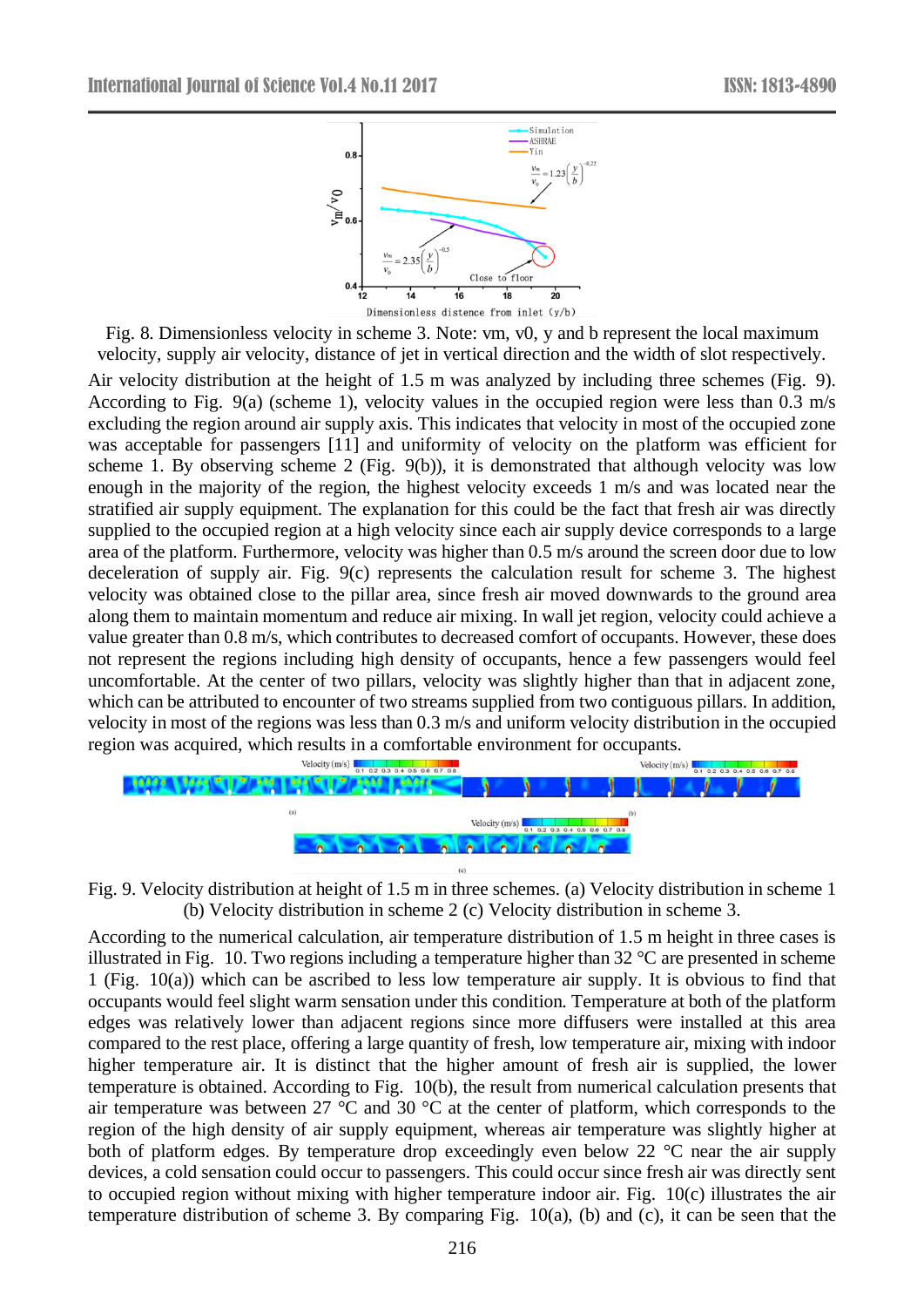efficient uniformity of air temperature distribution at height of 1.5 m above the ground can be achieved by adopting air curtain ventilation scheme. The temperature in most of the occupied areas falls within the range of 27  $\degree$ C–30  $\degree$ C, which provided a relative comfort region for passengers. Furthermore, air temperature was slightly lower at the intermediary region than other platform areas due to the large quantity of fresh air.



Fig. 10. Temperature distribution at height of 1.5 m in three schemes. (a) Temperature distribution in scheme 1 (b) Temperature distribution in scheme 2 (c) Temperature distribution in scheme 3.

The age of air on the platform in three schemes is presented in [Fig.](http://www.sciencedirect.com/science/article/pii/S036013231730389X#fig11) 11(a), (b) and (c) respectively. Results reveal that the age of air distributions in occupied region have remarkably changed by choosing different air supply schemes and keeping the cooling loads unchanged. According to [Fig.](http://www.sciencedirect.com/science/article/pii/S036013231730389X#fig11) [11\(](http://www.sciencedirect.com/science/article/pii/S036013231730389X#fig11)a) (scheme 1), despite the larger density of diffusers at both of platform edges, indoor air remained longer in these regions (more than 320 s), indicating a bad air quality for the passengers. Nevertheless, in some areas the corresponding time was less than 60 s, which can not only be attributed to high density of diffusers, but also efficient air distribution which ensured aged air vent out of platform in appropriate time. At both platform edges, the results in scheme 2 [\(Fig.](http://www.sciencedirect.com/science/article/pii/S036013231730389X#fig11) 11(b)) were similar to those in scheme 1. Thus, the highest value of time was obtained since air presents a tendency to keep stationary or form vortices at the corners. Under the influence of fresh air, age of air was remarkably short around the stratified air supply devices. The numerical calculation results of scheme 3 are presented in [Fig.](http://www.sciencedirect.com/science/article/pii/S036013231730389X#fig11) 11(c). Age of air was shorter near the pillars compared to that close to screen door. An explanation to this phenomenon could be the fact that fresh air, which was supplied to the floor, requires a long time to pervade every corner of the platform due to low air velocity near the ground.



Fig. 11. Age of air at height of 1.5 m in three schemes. (a) Age of air distribution in scheme 1 (b) Age of air distribution in scheme 2 (c) Age of air distribution in scheme 3.

[Fig.](http://www.sciencedirect.com/science/article/pii/S036013231730389X#fig12) 12 illustrates the descriptive statistics of calculated RWI values on platform for the three schemes. The values of RWI were 0.305, 0.259 and 0.261, respectively. It can be concluded that thermal environment was relatively warm on the platform for the three schemes and the ideal thermal comfort has not been achieved. This comes to an agreement with Ampofo's [\[15\]](http://www.sciencedirect.com/science/article/pii/S036013231730389X#bib29) research which result demonstrated that the thermal comfort condition was slightly warm. However, the situation in scheme 2 and 3 was slightly improved compared to scheme 1, thus passengers could feel warmer with the air supply system of scheme 1, compared with other two schemes. Although it could provide a warm environment on the platform, passengers would leave the area as soon as possible, which would be propitious to management.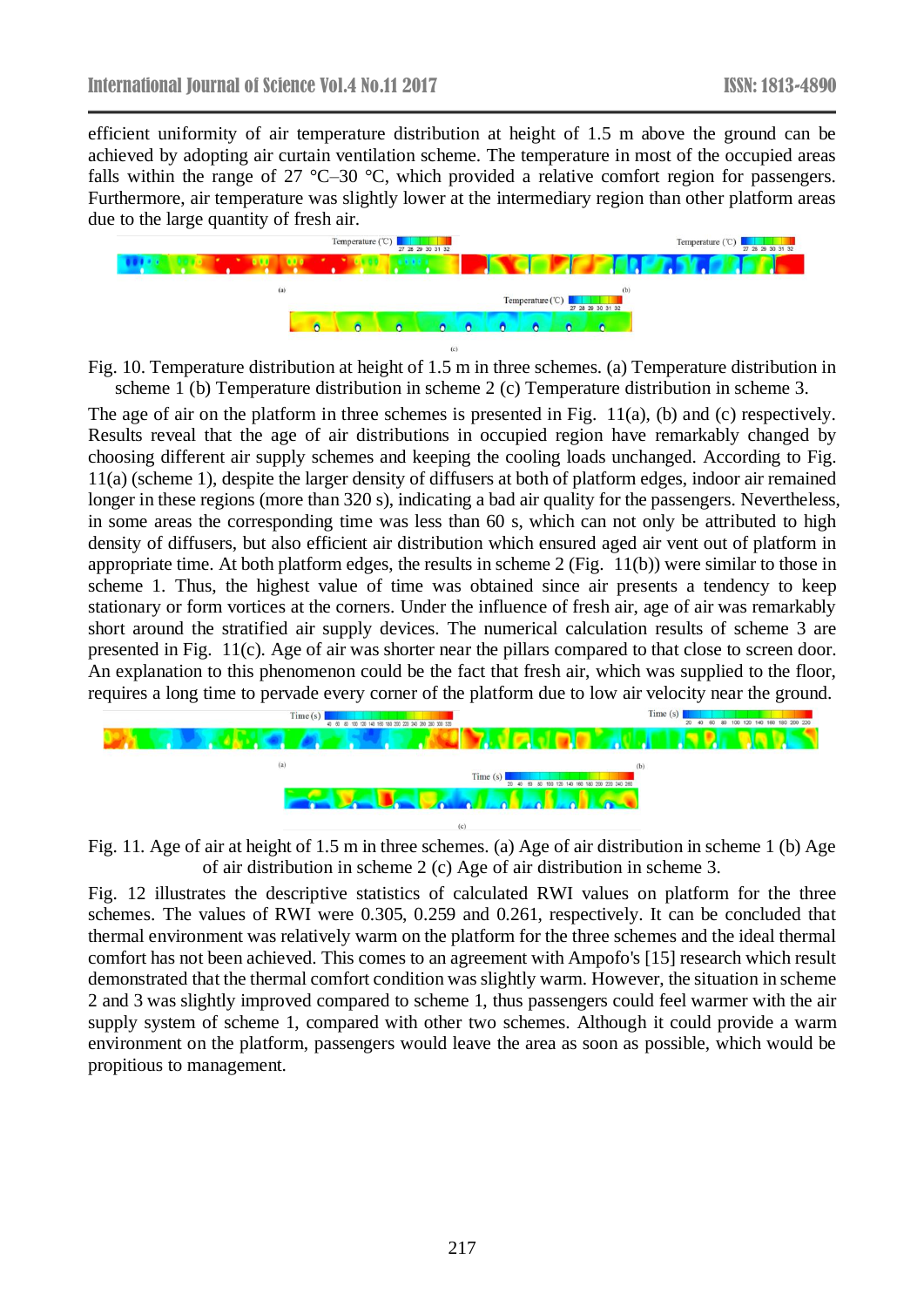

Fig. 12. RWI in occupied region for three schemes.

The values of dimensionless velocity with different supply air velocities in the range of 0.1 m–2 m are illustrated in [Fig.](http://www.sciencedirect.com/science/article/pii/S036013231730389X#fig13) 13. For these four cases, the decay of velocity was rapid at the dimensionless height range of 0.9–1 (area where passengers approach to the air supply devices), which was similar to the findings of Yin et al. [\[16\].](http://www.sciencedirect.com/science/article/pii/S036013231730389X#bib30)



Fig. 13. Dimensionless velocity with different air supply velocity. Note: h, H, vm and v0 represent the height of a certain point, the height of room, the local maximum velocity and supply air velocity respectively.

[Fig.](http://www.sciencedirect.com/science/article/pii/S036013231730389X#fig14) 14 illustrates the jet thickness in vertical direction, which could be a parameter to access the mixing degree of fresh air and indoor air. The thickness in the height range of 3 m–4.5 m in the four cases was almost identical, which corresponds to less than 0.4 m. However, the thickness was increased by accelerating air supply velocity when the height was in the range of 1 m–2.5 m. Thus, this indicates that fresh air in higher air supply velocity mixes with more indoor air in the vertical attached region. High air supply velocity case not only improved thermal comfort in occupied region by mixing indoor air, but also accelerated decay of velocity to meet the requirement. Simulation results demonstrate that although the thickness in this paper were slightly larger than the result achieved by Beltaos et al. [\[13\],](http://www.sciencedirect.com/science/article/pii/S036013231730389X#bib31) the tendencies of thickness increment were similar. In addition, the maximum difference of thickness between predicted results and Beltaos et al. work was less than 0.1 m. Due to the influence of floor, the thickness in four cases rapidly increased in the height of 0.5 m, which provided a relatively lower velocity in occupied zone for passengers.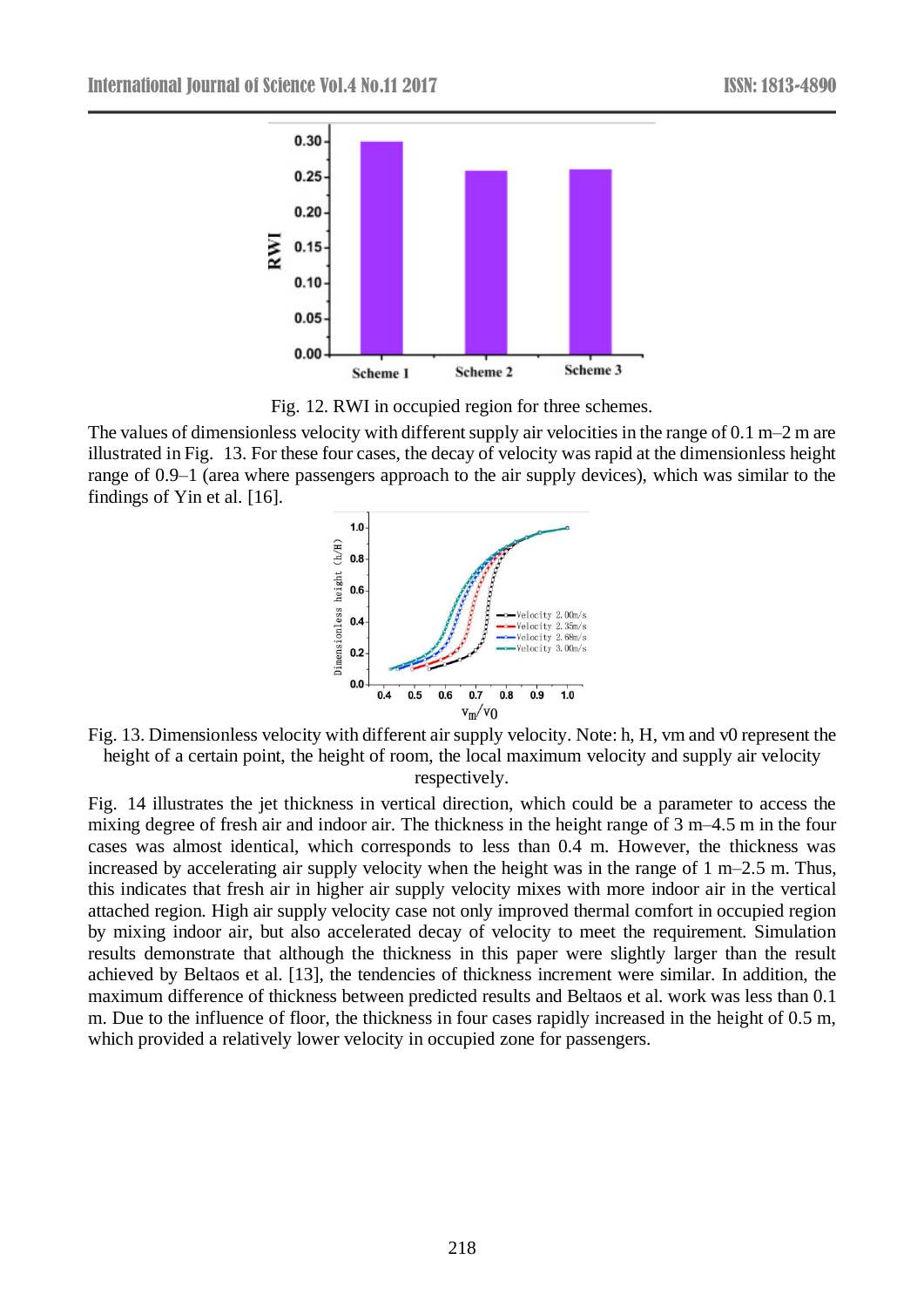

Fig. 14. Vertical jet thickness with different air supply velocity. Note: h and b0.5 represent the height of a certain point, the horizontal distance from the boundary to the point of half of the maximum velocity respectively.

[Fig.](http://www.sciencedirect.com/science/article/pii/S036013231730389X#fig15) 15 illustrates vertical velocity and temperature distribution at the height range of 0.1 m–2 m, which is located at the center of the platform, between screen doors and pillars. According to [Fig.](http://www.sciencedirect.com/science/article/pii/S036013231730389X#fig15) [15\(](http://www.sciencedirect.com/science/article/pii/S036013231730389X#fig15)a), by increasing height, the values of velocity increase in the range of 0.1 m–0.2 m and rapidly diminish when arrived at 0.2 m, whereas velocity distributions were almost stable in the height range of 1 m–2 m. Air temperature distributions in vertical direction were similar in four cases while the differences were particularly evident in the range of 0.1 m–0.2 m [\(Fig.](http://www.sciencedirect.com/science/article/pii/S036013231730389X#fig15) 15(b)).



Fig. 15. Velocity and temperature distribution in vertical direction. (a) Vertical velocity distribution (b) Vertical temperature distribution.

# **4. Conclution**

This paper presents a study of subway station platform that includes simulating air distribution and occupants' thermal comfort. The key conclusions are summarized below:

1. Three ventilation schemes (mixing ventilation, stratified air ventilation and air curtain ventilation) were compared by considering air velocity, air temperature, age of air and RWI. The uniformities of velocity and temperature distribution were satisfactory when air curtain ventilation was adopted. The mean age of air was 131s while the value of RWI exceeds 0.25. Although thermal condition was slightly warm on the platform, air curtain ventilation provides a healthy and comfortable environment compared with mixing ventilation and stratified air ventilation.

2. Under air curtain ventilation scheme, four cases presented the same tendency that rapid dimensionless velocity deceleration occurred around inlet and ground while the maintenance of dimensionless velocity was relative improved in the middle range. Decay of velocity was rapid in the dimensionless height range of 0.9–1. When the dimensionless height was at the range of 0.2–0.8, dimensionless velocity falls in the range of 0.7–0.8 in case 1, whereas it equaled approximately 0.6 in case 4, indicating that case 1 (2 m/s) represents the optimum condition to maintain velocity. Furthermore, case 4 (3 m/s) presented a fast deceleration in each of the four cases. Reduction of dimensionless velocity accelerates in all four cases when dimensionless height was between 0.1 and 0.2.

3. Air temperature and velocity distribution in vertical direction were almost stable when the height exceeded 1 m. The highest values of velocity were achieved at 0.2 m in four cases where the lowest